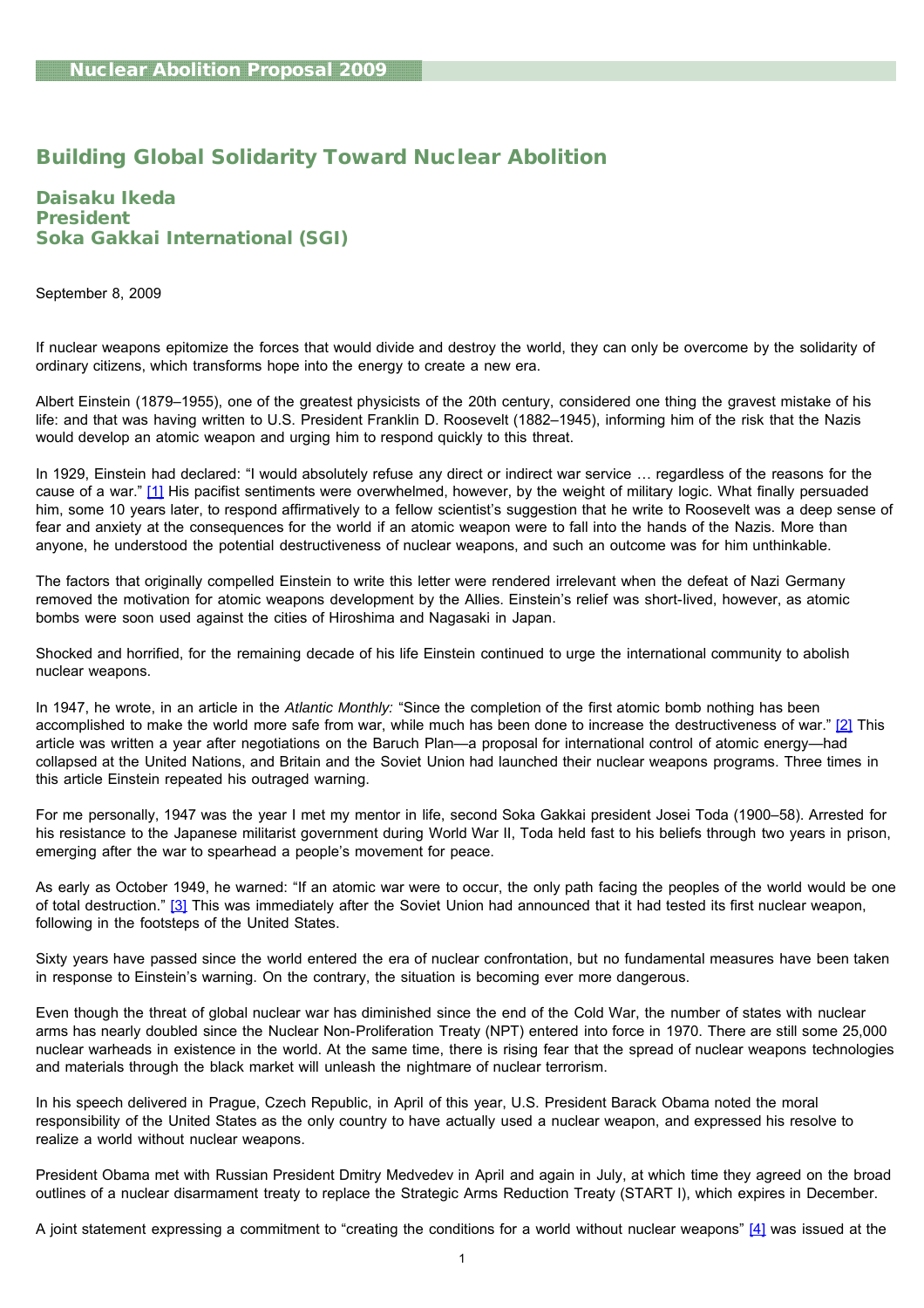G8 Summit in L'Aquila, Italy. Meanwhile, a special meeting of the UN Security Council on nuclear nonproliferation and disarmament will take place on September 24 during the General Assembly. These developments illustrate progress in new directions, positive new initiatives to break the existing deadlock.

In the end, will these initiatives create new currents truly capable of transforming the era? The five-year Review Conference of the Parties to the Treaty on the Non-Proliferation of Nuclear Weapons scheduled for May 2010 will be crucial.

The last review conference, in 2005, produced no meaningful results, stalemated by a clash between those states advocating that priority be given to disarmament and those advocating priority consideration of nonproliferation. There are now signs of compromise in an effort to avoid a repeat of this failure, such as the decision made this year at the Conference on Disarmament (CD) in Geneva to begin negotiations on a Fissile Material Cut-Off Treaty (FMCT).

This change in mood, however welcome, is not in itself enough to dispel the dark clouds of the nuclear age. We must face the essential reality, which transcends political or military interests: the degree to which the existence of nuclear arms destabilizes the world and threatens humankind.

Here I would like to direct attention to the words of the British historian Arnold J. Toynbee (1889–1975). In his *A Study of History*, he addressed the nuclear weapons issue as "a challenge which we cannot evade," [\[5\]](#page-14-0) urging all people to respond.

In 1972–73, Toynbee and I met and conducted a dialogue, which was later published in English under the title *Choose Life*. One of his remarks that made a deep impression on me was his statement that a "self-imposed veto" [\[6\]](#page-14-0) on the possession of nuclear weapons must be adopted by the world's governments.

Elsewhere, Toynbee described the effort to respond to that challenge as follows:

The emotional resistance to this revolutionary break with ingrained habits and to this painful renunciation of familiar institutions will have to be overcome by self-education; in the Atomic Age it cannot be broken with force. The Gordian Knot has to be untied by patient fingers instead of being cut by the sword. [\[7\]](#page-14-0)

To date, humankind has managed to avoid the catastrophe of full-scale nuclear war. Yet today we face a growing array of destabilizing elements, and here I would like to urge the leaders of all states that either possess nuclear weapons themselves or whose national security is reliant on the nuclear weapons of other states to ask themselves these questions:

Are nuclear weapons really necessary? Why do we need to keep them?

What justifies our own stockpiles of nuclear weapons when we make an issue out of other states' possession of them?

Does humanity really have no choice but to live under the threat of nuclear weapons?

#### Learning the lessons

Next I would like to delve into some lessons of history that might shine a light on these questions, with Toynbee's concept of "selfeducation" as the key.

Here I would first like to revisit the dilemmas and doubts that assailed scientists as they worked on the development of the first nuclear weapons, and examine the ways in which people have thought about these weapons over the years.

Although we have become numbed to the existence of nuclear weapons, we need to remember that many of the scientists involved in their development did not welcome their arrival, expressing deep concerns and misgivings.

In December 1938, the year before the outbreak of World War II, Otto Hahn (1879–1968) discovered nuclear fission of uranium in his Berlin laboratory. Realizing the horrendous possibilities, Hahn is said to have considered throwing all his uranium into the ocean and committing suicide.

In the following year, 1939, Leo Szilárd (1898–1964) proved that a chain reaction of nuclear fission—a next key step to producing an atomic bomb—was possible. He also foresaw tragedy, later declaring, "I knew the world was headed for sorrow." [\[8\]](#page-14-0)

In 1942, scientists at the University of Chicago produced the first controlled nuclear chain reaction in a nuclear pile, importantly advancing the Manhattan Project. And it was scientists involved in that work at the University of Chicago who drafted a petition urging President Harry S. Truman (1884–1972) not to use the atomic bomb against Japanese cities, even as the final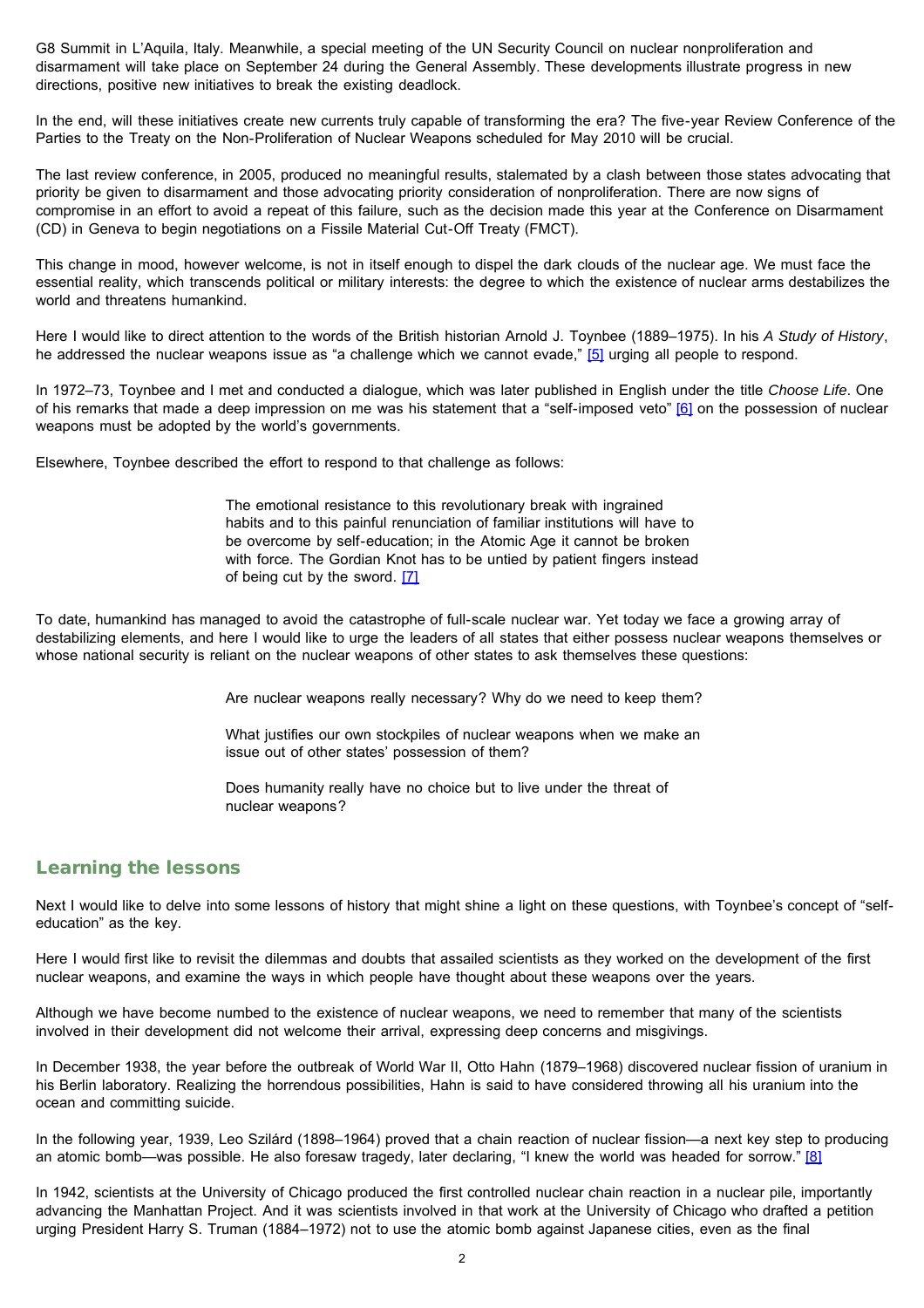preparations for the first atomic bomb test were under way in July 1945.

In January 1975, just prior to the founding of the Soka Gakkai International (SGI), I had the occasion to visit the University of Chicago. After meeting with the vice president and visiting the library, I was crossing the campus when I saw a monument commemorating the nuclear development project. There, I reflected about the anguish that had tormented those scientists, and deepened my resolve to help achieve the abolition of nuclear weapons. My feelings were intensified by the fact that, just a few days earlier, I had submitted to the United Nations Headquarters in New York 10 million signatures calling for nuclear abolition collected by the Soka Gakkai Youth Division in Japan.

The University of Chicago is home to the Doomsday Clock representing the current status of the threat of global nuclear war. We must heed the concerns of the pioneers of nuclear science as encapsulated in the Doomsday Clock: although they have been accorded little prominence, the personal dramas behind the history of nuclear development urgently deserve our attention.

Also demanding our attention are the various responses of political leaders to the crises that have arisen during the nuclear age; important lessons can be derived from their experience and examples.

In the years since the end of World War II, there have been a number of situations in which the use of nuclear weapons was seriously considered. The most imminent was the Cuban Missile Crisis of October 1962, which brought the United States and the Soviet Union to the brink of all-out nuclear war.

What is remarkable about the attitude of U.S. President John F. Kennedy (1917–63) following the crisis is that he emphasized the importance of overcoming hostility and discrimination as the prerequisite to exploring possibilities of peaceful coexistence with the Soviet Union.

In his famous speech "The Strategy of Peace" in June 1963, President Kennedy referred to the Soviets' allegations against the United States:

> Yet it is sad to read these Soviet statements—to realize the extent of the gulf between us. But it is also a warning—a warning to the American people not to fall into the same trap as the Soviets, not to see only a distorted and desperate view of the other side, not to see conflict as inevitable, accommodation as impossible, and communication as nothing more than an exchange of threats. [\[9\]](#page-14-0)

I believe that we must learn from his message—not to let our eyes become clouded by prejudice and preconceptions—if we are to untie the Gordian Knot of the nuclear age.

I was deeply convinced of this when I visited China and the Soviet Union in 1974 to meet with their top leaders in an effort to ease tensions between them. As a Buddhist who seeks a peaceful world, I believe that the people of no nation desire war, and made the determined effort to build a bridge between the two countries.

When I met with Soviet Premier Aleksei N. Kosygin (1904–80) three months after my first visit to China, we discussed the brutal Siege of Leningrad, which he had personally experienced. Then I told him that the Chinese leaders I met with had clearly stated that China would never initiate an attack against another country. China was anxious about the Soviet Union's intentions: The Chinese people were building underground bomb shelters against the threat of Soviet attack. Finally, I asked: "Is the Soviet Union going to attack China?"

Kosygin responded that the Soviet Union had no intention of either attacking or isolating China. Soon afterwards, I brought this message to the Chinese leadership. I later visited the United States, where I exchanged views with Secretary of State Henry A. Kissinger on Sino-American relations and the status of the Strategic Arms Limitation Talks (SALT).

I took away two lessons from these meetings: The only way to accurately grasp the other's intention is to conduct open and frank dialogue; and, no matter how difficult the circumstances may be, dialogue can lead to a breakthrough.

Although they failed to attain their ultimate objectives, I think that the meeting between Soviet leader Mikhail Gorbachev and U.S. President Ronald Reagan (1911–2004) at Reykjavík, Iceland, in October 1986, represents a striking example of the importance of maintaining this spirit of dialogue.

When, at the start of the year, Gorbachev proposed a program for achieving complete nuclear abolition, Reagan responded positively. His advisers were opposed to the radical proposal, but he reassured them: "I'm not going soft.… But… I have a dream of a world without nuclear weapons. I want our children and grandchildren particularly to be free of these terrible weapons." [\[10\]](#page-14-1)

For his part, Gorbachev was intensely impacted by the disaster at Chernobyl that occurred four months after he made his proposal, and this strengthened his resolve to achieve nuclear abolition.

At the October summit, the two leaders engaged in a frank exchange of views, and an agreement to reduce their nuclear arsenals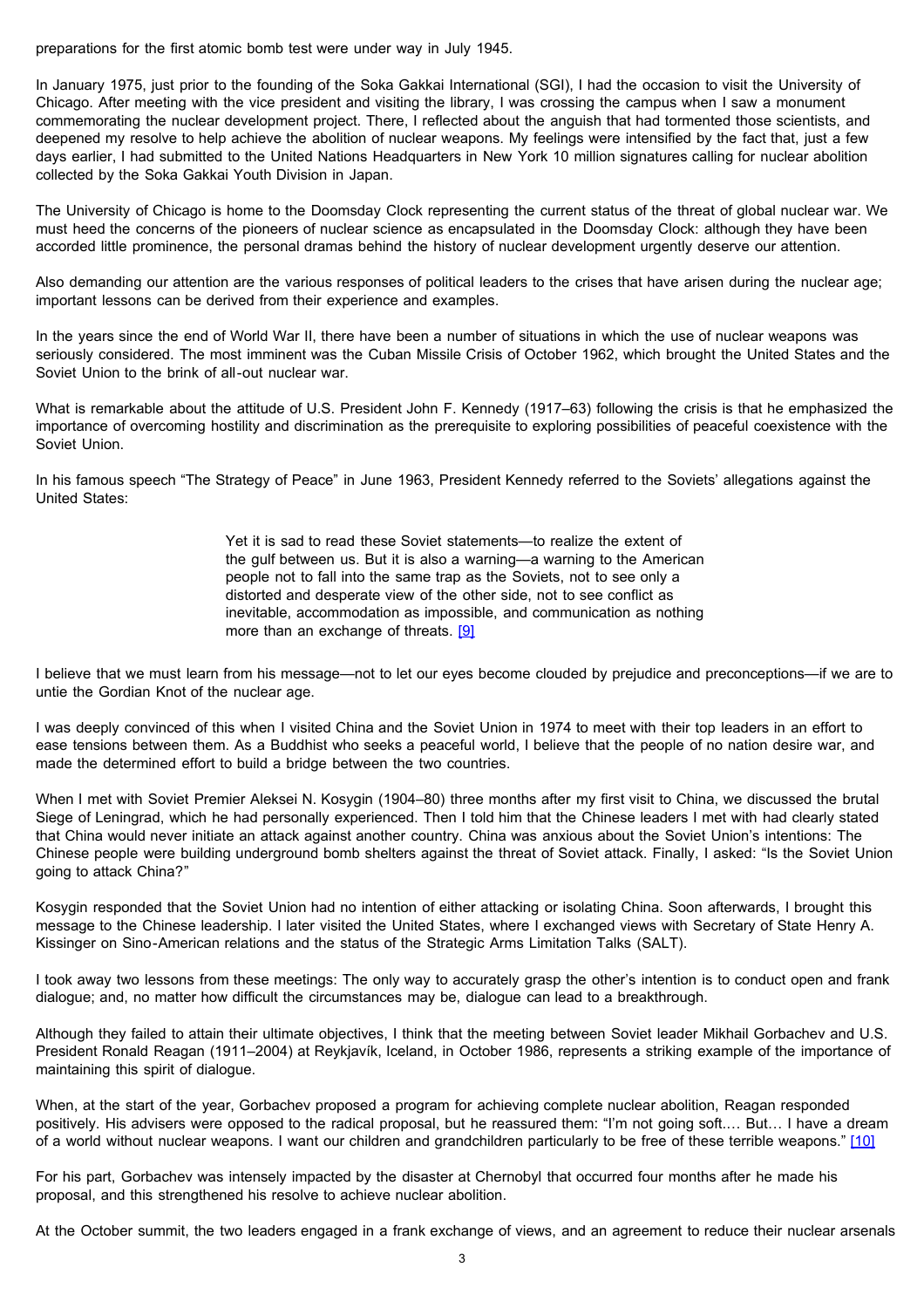to zero within 10 years, by 1996, was in reach. In the end, however, they failed to conclude what would have been a historic accord because they could not come to terms regarding the U.S. missile defense plan, the Strategic Defense Initiative (SDI).

In January 2007, George P. Shultz, who as Reagan's Secretary of State was a firsthand witness to the Reykjavík summit, joined with Kissinger, William J. Perry and Sam Nunn to call for "A World Free of Nuclear Weapons" in an influential editorial of the same name in *The Wall Street Journal*. With the danger of nuclear proliferation escalating, the aim of the proposal was to revisit the vision of a nuclear-weapon-free world that had almost been reached at Reykjavík.

I had an opportunity to hear directly from Gorbachev details of the Reykjavík summit during a meeting in 2001. He recalled, "We were determined to take the initiative and absolutely create a forum of dialogue regardless of the attitude on the part of the U.S. To be honest, to get the Soviet government to move in this direction was in itself an extremely onerous task. But the fact that the Soviet Union called for dialogue was unprecedented, and I believe this compelled President Reagan to modify his attitude as well." [\[11\]](#page-14-1)

I think the Reykjavík summit demonstrated the particular importance of three qualities. These are: a shared vision based on a clear awareness of crisis; unflagging determination to take the initiative undeterred by the possibility of being rebuffed; and a sense of mutual trust sustained to the end despite the challenging negotiation process.

I urge that the world's leaders take these lessons to heart as they struggle to free humankind from the dire threat of nuclear weapons.

## A prescient vision

In his Prague speech, President Obama declared: "Just as we stood for freedom in the 20th century, we must stand together for the right of people everywhere to live free from fear in the 21st century." [\[12\]](#page-14-1)

In an earlier era, when the competition to develop larger and more deadly nuclear arsenals was escalating, my mentor Josei Toda issued a historic call for the abolition of nuclear weapons. His declaration was rooted in the perspective of ordinary citizens, an awareness of the fearful threat nuclear weapons bring to people's lives.

Toda delivered the speech in which this declaration was issued just seven months before his death, at a time when his health was extremely precarious. It was, in fact, 52 years ago today, September 8, 1957, that Toda addressed a gathering of some 50,000 people, principally young people, and declared the goal of eliminating all nuclear weapons from the face of Earth to be the foremost of his instructions to his followers.

In light of present-day realities, I think that three themes of particular relevance can be extracted from this speech. These are: the need for a transformation in the consciousness of political leaders; the need for a clearly shared vision toward the outlawing of nuclear weapons; and the need to establish "human security" on a global scale.

Regarding the first theme, Toda stated: "We, the citizens of the world, have an inviolable right to live. Anyone who jeopardizes that right is a devil incarnate, a fiend, a monster." [\[13\]](#page-14-1) This was a striking condemnation of the national egotism that underlies the urge to develop and possess nuclear weapons. With this very strong language, he sought to jolt political leaders out of their existing way of thinking and encourage a transformation in their worldview.

While we may find such expressions as "devil incarnate." "fiend" or "monster" disconcerting, Toda's main intent in the use of such language was to expose the aberrant nature of nuclear deterrence. For at the heart of deterrence theory lies a cold and inhuman readiness to sacrifice vast numbers of people in order to realize one's own security or dominance. He was, at the same time, pressing political leaders to reflect on their assumptions and attitudes.

In the same year that Toda made this statement, Bertrand Russell (1872–1970), the British philosopher who cofounded the Pugwash Conferences on Science and World Affairs, described those who wield power over others and look down on them, as from a great height, as being "armed, like Jove, with a thunderbolt...." [\[14\]](#page-14-1) The sixth-century Chinese Buddhist philosopher Chih-i (the Great Teacher T'ien-t'ai) described those possessed by the desire to dominate others in these words: "always seeking to surpass, unable to countenance inferiority, disparaging others and overvaluing oneself." [\[15\]](#page-14-1) Buddhism further describes the ultimate form of the life-state that sees everything and everyone as the means to the fulfillment of one's own goals and desires as a state in which the existence of others is reduced to insignificance, where one does not feel the slightest qualm or hesitation about inflicting upon them even the most terrible suffering.

Lee Butler, the retired general who from 1992 to 1994 had been in charge of the United States Strategic Command, has analyzed the psychology of the nuclear mindset this way: "By clinging to the extreme precepts of cold war nuclear deterrence we erode the respect for life that anchors our sense of humanity...." [\[16\]](#page-14-1)

Joseph Rotblat (1908–2005) of the Pugwash Conferences gained renown as the only scientist to leave the Manhattan Project on moral grounds despite having been involved in it from its earliest stages. Rotblat worked with the delegation from the Solomon Islands preparing evidence for a public sitting leading up to the 1996 advisory opinion on the legality of the threat or use of nuclear weapons by the International Court of Justice (ICJ). In his statement, he stressed: "The property of fall-out to extend the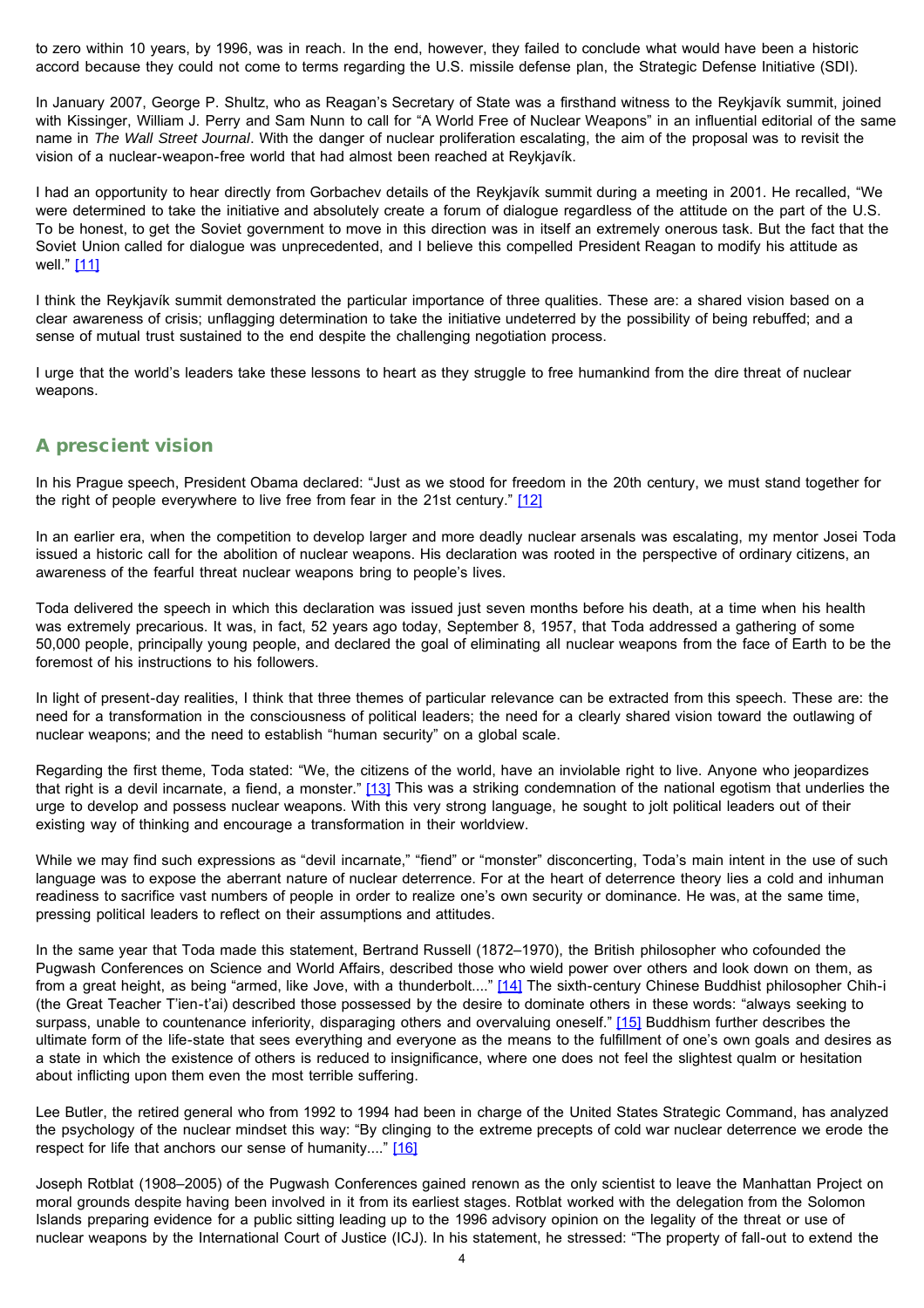injurious action both in space and time, is a novel and unique characteristic of nuclear warfare. Not only the inhabitants of the combatant countries, but virtually the whole population of the world, and their descendants, would be victims of a nuclear war therein lies the radical change which nuclear weapons introduce into the whole concept of warfare." [\[17\]](#page-14-1)

Having studied the impact of radiation on the human body, and speaking on behalf of the people who have been exposed to radioactive fallout each time the nuclear-weapon states have conducted tests, he was particularly well placed to issue this warning to the whole of humankind.

The inability of decision-makers who are in full possession of the knowledge of the catastrophic consequences of nuclear war to rethink existing nuclear policy signals a bankruptcy of imagination, a failure of empathy toward those who would experience its realities. The time has come to muster the courage necessary to part ways with the doctrine of deterrence, this negative legacy of the Cold War, to consign it to the dustbin of history.

The second theme of Toda's declaration is his assertion of the absolute inadmissibility of the use of nuclear weapons, whatever the rationale or justification. Here again, he used very strong language: "I wish to declare that anyone who ventures to use nuclear weapons, irrespective of their nationality or whether their country is victorious or defeated, should be sentenced to death without exception." [\[18\]](#page-14-1)

As a Buddhist for whom respect for life was a core principle, Toda was adamantly opposed to the death penalty. His invocation here of capital punishment should therefore be understood as an effort to undermine and uproot the logic that would justify the use of nuclear weapons. For Toda, nuclear weapons, which fundamentally threaten humanity's right to survival, represented an "absolute evil." He was determined to counteract any attempt to justify them as a "necessary evil" whose use might be viewed as an extension of conventional warfare.

At the time, the Eastern and Western blocs were engaged in a war of words directed at each other's nuclear arsenals. Toda sought to refute the underlying fallacy of such an approach; impartial with regard to ideology, he denounced all nuclear weapons equally in the name of humankind. My mentor had at great personal cost resisted Japanese militarism during World War II, and it was his conviction that no country or people deserved to be victimized by war. He was an advocate of what he called "global nationalism"; his call for the abolition of nuclear weapons can be understood as the logical outcome of that thinking.

In the years since Toda's declaration, a similarly unequivocal stance against nuclear weapons has been expressed by the international community on numerous occasions. In 1961, for example, the United Nations General Assembly adopted a resolution declaring that: "Any State using nuclear and thermo-nuclear weapons is to be considered as violating the Charter of the United Nations, as acting contrary to the laws of humanity and as committing a crime against mankind and civilization...." [\[19\]](#page-14-1) Most recently, in 2006, the Weapons of Mass Destruction Commission (the Blix Commission) offered the following view in their final report: "The Commission rejects the suggestion that nuclear weapons in the hands of some pose no threat, while in the hands of others they place the world in mortal jeopardy." [\[20\]](#page-14-2)

So long as the notion persists that it is possible to separate "good" nuclear weapons from "bad" ones, any attempt to strengthen the nonproliferation regime will lack legitimacy and persuasiveness. Toda's declaration brings into clear relief this critical issue.

The third theme of Toda's declaration is expressed figuratively with this language: "Although a movement calling for a ban on the testing of atomic or nuclear weapons has arisen around the world, it is my wish to go further, to attack the problem at its root. I want to expose and rip out the claws that lie hidden in the very depths of such weapons." [\[21\]](#page-14-2)

My understanding of my mentor's declaration is that the "hidden claws" underlying nuclear weapons represent any conception of security predicated on the suffering and sacrifice of ordinary citizens. He is urging us to confront and extirpate such ways of thinking because, without this, no solution is possible.

Any hostile nuclear exchange would produce damage not limited to the opposing country; all countries involved would necessarily suffer massive casualties. In light of this reality, any call for "national security" rings hollow if it necessitates the slaughter of the very people whose lives and safety it claims to protect.

Even when nuclear weapons are not used, weapons testing has exposed large numbers of people to radiation, causing fatal cancers and genetic diseases. Similar patterns of negative impact on human health and life have been observed around nuclear weapons facilities throughout the world.

Toda's deepest determination is perhaps expressed most fully in his statement: "I wish to see the word 'misery' no longer used to describe the world, any country, any individual." [\[22\]](#page-14-2) His call for the abolition of nuclear weapons gives condensed expression to that determination. It is rooted in a perspective remarkably cognate with the widely advocated concept of "human security." This is an approach that sees alleviating the suffering—removing the misery—from each individual's life as a necessary foundation for stability and peace. What I find especially important is that Toda stressed the need to eliminate situations of misery and suffering equally from all levels—the personal, the national and the global.

Put differently, the destruction of any nation or state is unacceptable, even if it were to be justified as essential to the maintenance of world peace. Likewise, the sacrifice of ordinary citizens cannot be justified in the name of achieving security for the state. I believe strongly that it is the shared task of all members of the human family to clearly identify the fundamental error in such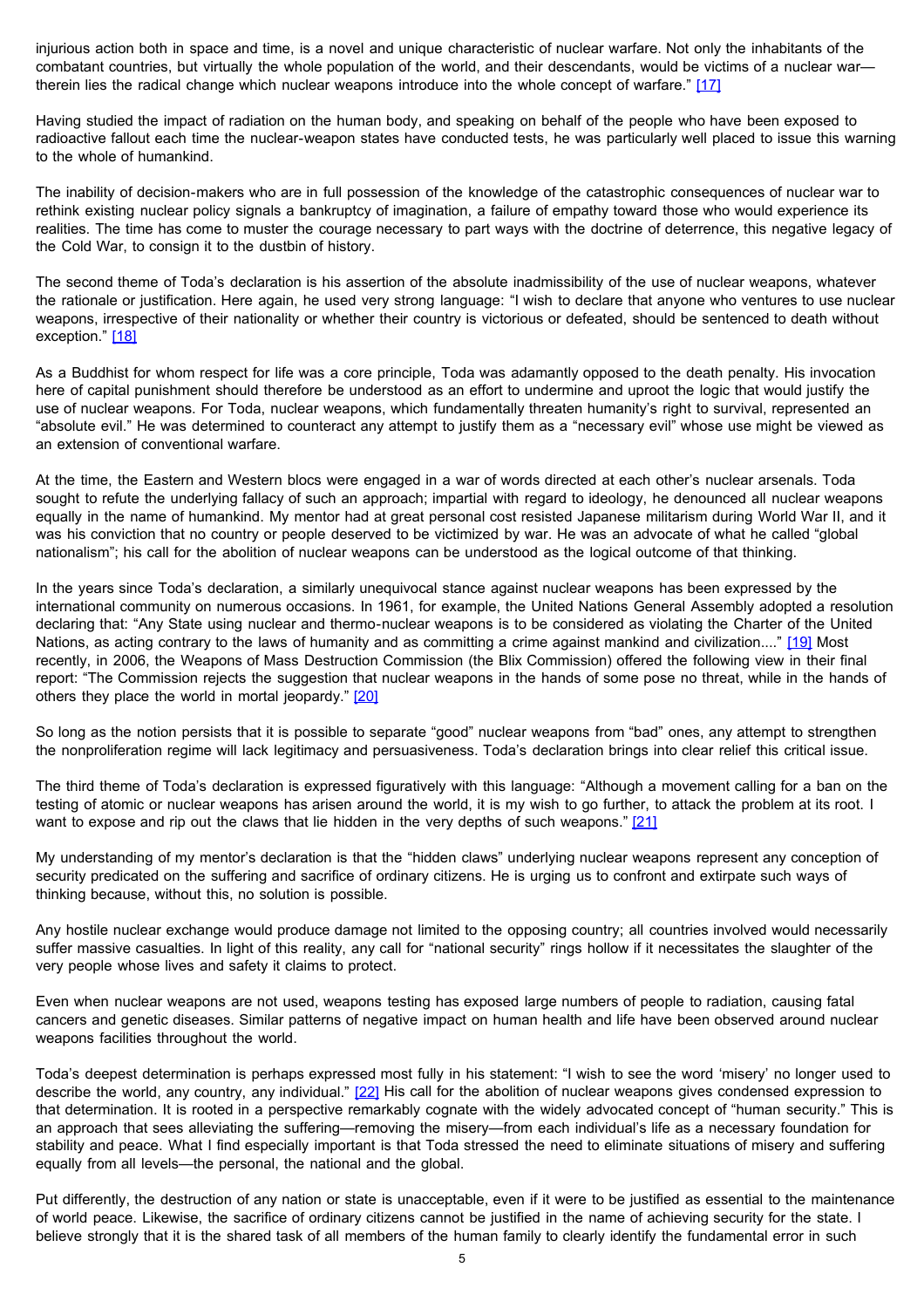thinking and to "rip out the claws that lie hidden in the very depths" of the nuclear weapons issue.

Toda concluded with these words: "I ask those who consider themselves to be my students and disciples to be heirs to the spirit of the declaration I have made today, and to make its meaning known throughout the entire world." [\[23\]](#page-14-2) These words, which were burned into my mind that day, have remained with me and have inspired my actions in the more than half-century that has passed since then. I have never for even a single day forgotten his stirring call to action and have worked tirelessly to create a rising tide of public opinion in favor of nuclear abolition.

In 1960, two years after Toda passed away, I succeeded him as the third president of the Soka Gakkai, and in October of that year, carrying a photograph of Toda in the breast pocket of my jacket, I traveled to the United States. This was the first of a long series of journeys that would, over the years, take me throughout the world. In the course of these travels, I have met with leaders of the five declared nuclear-weapon states, secretaries-general and other officials of the United Nations, as well as numerous scholars and intellectuals. The elimination of nuclear weapons and the realization of global peace has been a consistent theme of these dialogues.

Further, I wrote proposals on the occasion of the three United Nations General Assembly Special Sessions on Disarmament (1978, 1982 and 1988) in the hope of contributing to their success. Since 1983, I have authored an annual peace proposal, released each year on January 26 to commemorate the founding of the SGI. Here also nuclear abolition has been a constant concern. In 1996, I founded the Toda Institute for Global Peace and Policy Research, which seeks to implement the vision of Josei Toda as a focal hub of a network of people-oriented peace research. The Toda Institute has taken up the abolition of nuclear weapons as one of its principal research projects, holding conferences and publishing proceedings on this theme.

As a movement of ordinary citizens, the SGI has engaged in an extensive range of activities to convey to a wide public the inhuman nature of and the danger posed by nuclear weapons.

Despite the continued existence of this threat—the shadow of violent death cast equally on the whole of humankind—it is rarely felt as a palpable reality because it is largely invisible, relegated to an unconscious realm. In our initiatives to advocate nuclear abolition, the SGI has considered that the first priority is to break down this barrier of unconscious avoidance.

To that end, we organized the exhibition "Nuclear Arms: Threat to Our World," which was launched in June 1982 in support of the United Nations World Disarmament Campaign. Since then, the SGI has organized numerous exhibitions on this theme, which have been seen by many of the world's citizens, including those of the nuclear-weapon states. In recent years, we have engaged in activities that seek to promote public awareness in support of disarmament and nonproliferation education as called for by the United Nations.

Rooted in the conviction that it is essential that the world's people commit themselves and unite globally toward a world without nuclear weapons, in 1997 and 1998, members of the SGI collected 13 million signatures for the Abolition 2000 campaign, presenting these to the United Nations in October 1998.

In a proposal on UN reform written in August 2006, I called for a People's Decade for Nuclear Abolition. In September 2007, on the 50th anniversary of Toda's declaration, the SGI launched the Decade with a new exhibition that challenges the logic of nuclear weapons from the perspective of human security. Since then, the exhibition "From a Culture of Violence to a Culture of Peace: Transforming the Human Spirit" has been seen in numerous venues around the world.

Toward the same end, we have produced as an educational tool a five-language DVD documenting the experiences of atomic bomb survivors, "Testimonies of Hiroshima and Nagasaki: Women Speak Out for Peace." We further intend to produce DVDs recording the testimony of people throughout the world whose lives have been impacted by exposure to toxic levels of radiation.

In this way, we have taken action over the past five decades to bring the underlying spirit of Toda's call for nuclear abolition to the world and to generate a groundswell of popular opinion, making it the prevailing spirit of the new era. We are determined to continue to build a global solidarity toward the goal of a world free from nuclear weapons.

# A five-part plan

Based on my many years of experience in this field, it is clear to me that a new confluence of forces is emerging.

That is, in addition to movements for nuclear abolition rooted in a traditional pacifist perspective, we now hear voices calling for a world without nuclear weapons, based on a "realist" assessment of the dangers, arising from within the nuclear-weapon states. As Henry Kissinger has recently pointed out, collaboration between people rooted in these two approaches could generate powerful new momentum toward nuclear abolition.

I am convinced that a clear vision, unyielding determination and courageous action are the pivotal factors for effective collaboration, and on the basis of this I would like to make the following proposals.

I believe it is possible to lay the foundations for a world without nuclear weapons during the five-year period leading up to 2015, and to this end would suggest a five-part plan. I call on: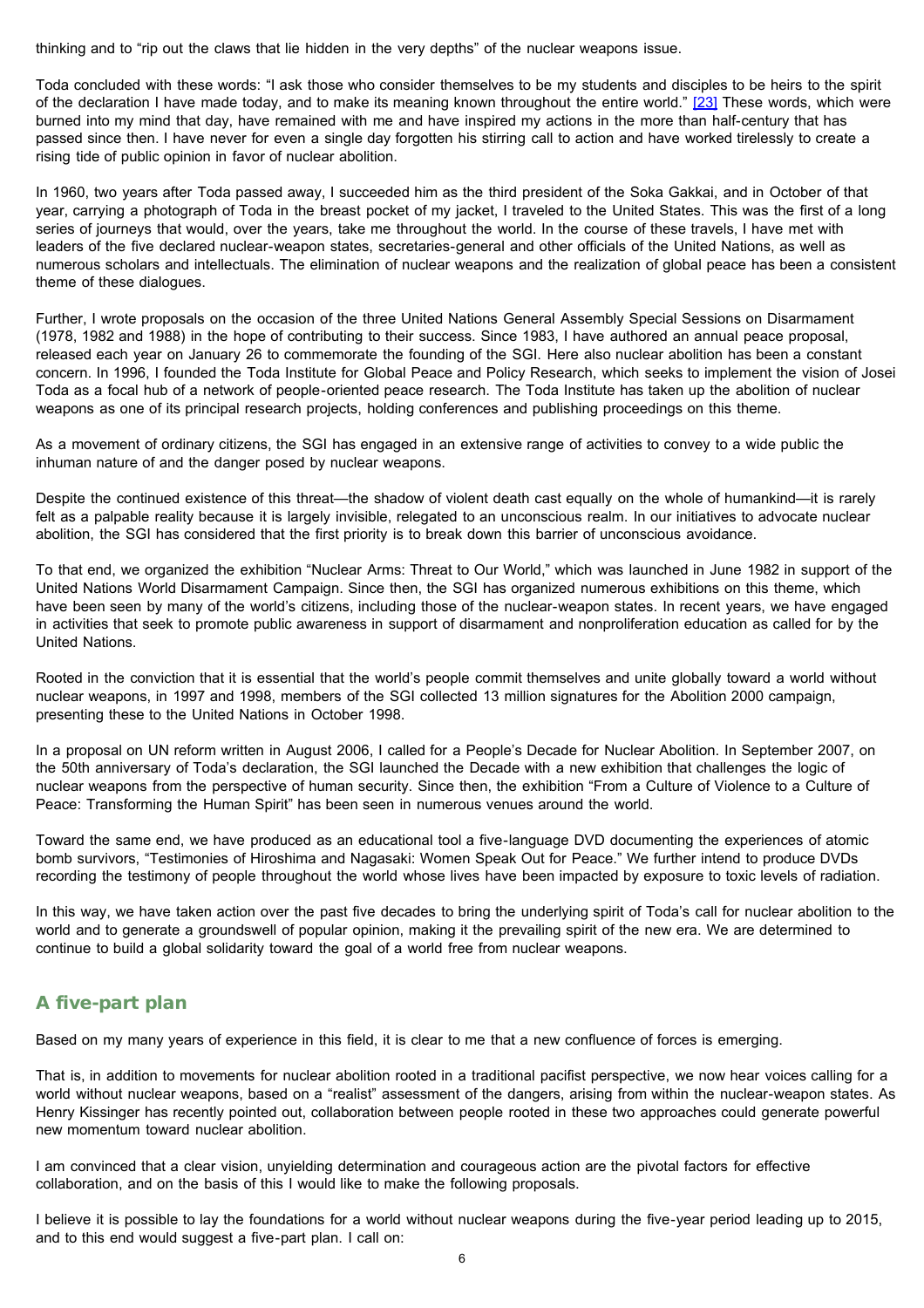1. The five declared nuclear-weapon states to announce their commitment to a shared vision of a world without nuclear weapons at next year's NPT Review Conference and to promptly initiate concrete steps toward its achievement.

2. The United Nations to establish a panel of experts on nuclear abolition, strengthening collaborative relations with civil society in the disarmament process.

3. The states parties to the NPT to strengthen nonproliferation mechanisms and remove obstacles to the elimination of nuclear weapons by the year 2015.

4. All states to actively cooperate to reduce the role of nuclear weapons in national security and to advance on a global scale toward the establishment of security arrangements that are not dependent on nuclear weapons by the year 2015.

5. The world's people to clearly manifest their will for the outlawing of nuclear weapons and to establish, by the year 2015, the international norm that will serve as the foundation for a Nuclear Weapons Convention (NWC).

## 1. A shared vision

The first element is for the five declared nuclear-weapon states to announce, at the 2010 NPT Review Conference, their shared vision of a world without nuclear weapons and to promptly initiate concrete steps toward implementation.

Despite the discriminatory structure of the NPT, most non-nuclear-weapon states are parties to it; its importance was recognized in 1995 when it was extended indefinitely. This reflects the judgment on the part of the non-nuclear-weapon states that their own security interests, and the cause of global peace, are best served by the permanent relinquishment of the option of possessing nuclear weapons, a choice predicated on the promise of the nuclear-weapon states to disarm.

For too long, however, the nuclear-weapon states have been delinquent in fulfilling their disarmament obligations. This, alongside efforts on the part of some states to develop nuclear weapons, has undermined the trust necessary to obtain international cooperation on nuclear nonproliferation. Thus, the four U.S. statesmen who jointly called for a world without nuclear weapons in editorials in *The Wall Street Journal* have warned: "Without the vision of moving toward zero, we will not find the essential cooperation required to stop our downward spiral." [\[24\]](#page-14-2)

If, at the 2010 NPT Review Conference, the five declared nuclear-weapon states publicly pledge their commitment to realizing a world without nuclear weapons, their courageous action will be rewarded with a renewal of trust on the part of the world's people, and this in turn will prompt synergistic progress toward the twin goals of nonproliferation and disarmament.

Further, the five declared nuclear-weapon states should take the following concrete steps. They should commit to: 1) a moratorium on any further development or modernization of nuclear weapons; 2) substantively enhanced transparency regarding their nuclear capabilities; and 3) deliberations on the absolute minimum number of nuclear weapons on the path to total abolition.

Regarding the first of these commitments, I would strongly urge that, together with a shared vision of a world without nuclear weapons, the nuclear-weapon states pledge to refrain from further expansion or modernization of their nuclear arsenals. It is clear that nuclear weapons have no purpose other than to establish or perpetuate a dominant position relative to other states. An undertaking on the part of the nuclear-weapon states to freeze the arsenals in their current status would demonstrate a first and meaningful act of self-restraint. It would put a decisive end to any expansion of nuclear capabilities, and I am confident that such an act would be an important step toward overcoming the impulse to dominate others that Toda denounced as an inherent aspect of nuclear weapons.

Next, ensuring a high degree of transparency regarding nuclear capabilities is an important prerequisite to establishing a timetable toward the actual achievement of abolition. As the history of U.S.-Soviet disarmament negotiations makes clear, it is virtually impossible to conduct constructive debate without a clear understanding of each other's actual status. It would be desirable for the nuclear-weapon states, having announced a moratorium on further development, to make full disclosure of their capabilities to the United Nations Security Council within one year.

It would then be necessary for each state to conduct a careful review and initiate multiparty discussions regarding what each considers the minimum essential level of nuclear warheads while moving toward total abolition. The UN Secretary-General should be a party to these talks and, once a level—for example, 100 warheads each—has been determined, this should be positioned as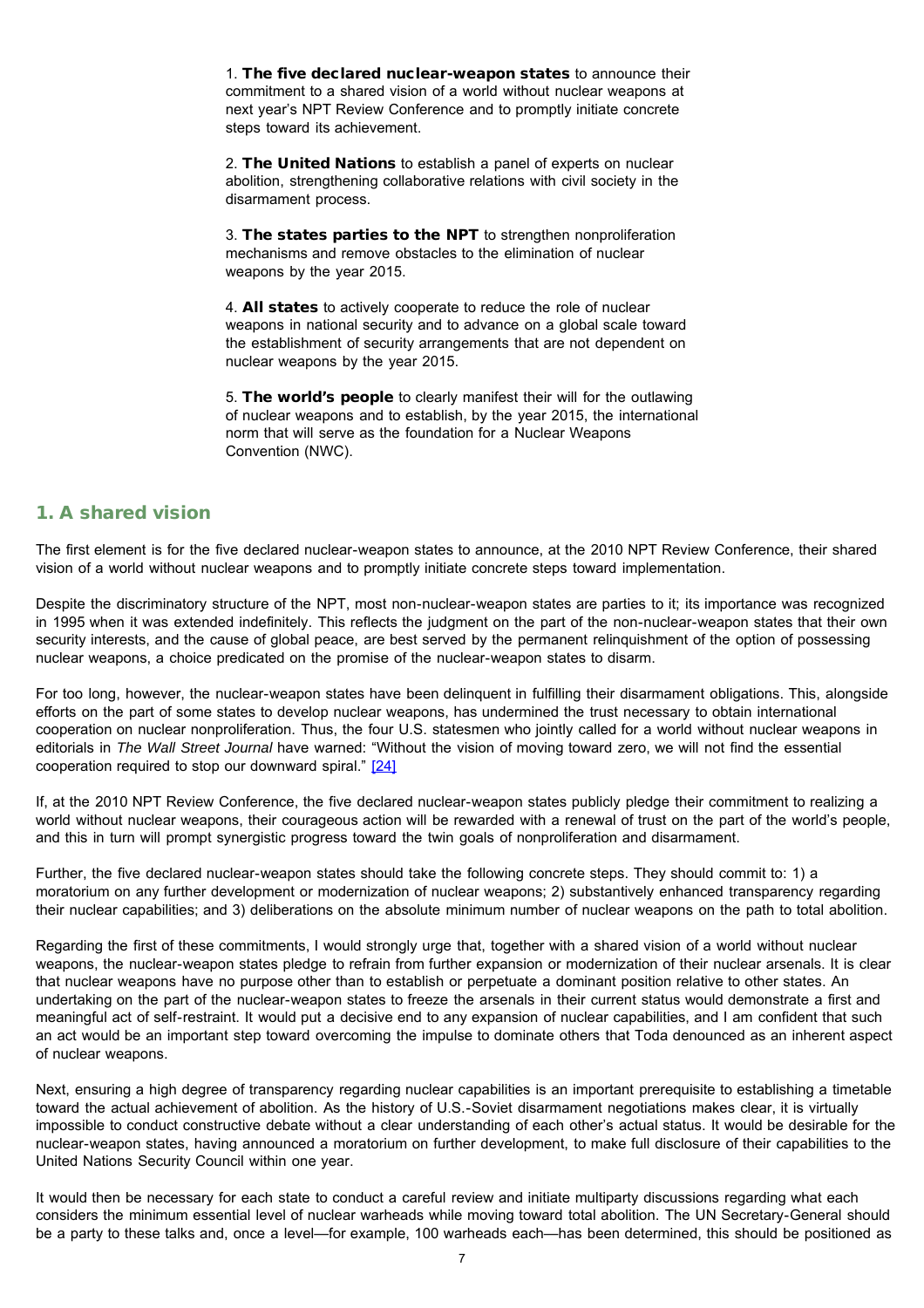an intermediate goal on the path to zero.

This kind of concrete goal would provide important impetus to the vision of a world without nuclear weapons and could serve as a "base camp" in the ascent toward the summit of zero. Together, these actions would represent a good-faith effort to fulfill the "unequivocal undertaking by the nuclear-weapon States to accomplish the total elimination of their nuclear arsenals..." [\[25\]](#page-14-2) that was affirmed at the 2000 NPT Review Conference.

Immediately after the end of World War II, Einstein declared: "there is no distance ahead for proceeding little by little and delaying the necessary changes...." [\[26\]](#page-14-2)

The five declared nuclear-weapon states are, of course, at the same time, the permanent members of the UN Security Council, bearing a principal responsibility for the maintenance of international peace and security. Now is the time for them to act together to heed this warning, to feel the full weight of their responsibility and to make the "necessary changes" our world requires.

## 2. An expert panel

My second proposal is for the United Nations to establish a panel of experts on nuclear abolition, strengthening collaborative relations with civil society in the disarmament process.

In the early 1990s, a system was created by which different governments worked to support the dismantling and disposal of the nuclear arsenals of the newly independent states that emerged following the collapse of the Soviet Union. Further, the International Science and Technology Center (ISTC) was established, tasked with providing opportunities for scientists and engineers formerly involved in work related to weapons of mass destruction to put their talents to use toward civilian purposes. When all the nuclear-weapon states begin a disarmament process aimed at the ultimate goal of zero nuclear weapons, the demand for this type of support will far exceed that which arose in the wake of the dissolution of the Soviet Union.

The panel of experts whose formation I am proposing would build on the knowledge and experience of the Advisory Board on Disarmament Matters that currently reports to the Secretary-General. It would have, however, a specific focus on nuclear weapons and would include a wide range of specialists from both within and outside the disarmament field; it would advise the Secretary-General on the measures, including technical aspects, necessary to achieving complete nuclear abolition.

In addition to this central function, I would propose three further roles for the panel:

1) To periodically issue reports on the threat posed by nuclear weapons in order to foster international public opinion for nuclear abolition, developing this as the single greatest force for ensuring the irreversibility of the abolition process;

2) To support the development of more adequate medical treatment for those around the world who continue to suffer from the effects of exposure to radioactive materials;

3) To research means for establishing "societal verification," that is, a system by which the ordinary citizens of each country can monitor their government's compliance with its disarmament obligations and prohibitions, reporting any violations.

In creating such a panel of experts, it would be desirable for the Secretary-General to enlist support not only from the disarmament specialists of different countries and international organizations, but also from such NGOs as the Pugwash Conferences, the International Physicians for the Prevention of Nuclear War (IPPNW), the International Association of Lawyers Against Nuclear Arms (IALANA), the International Network of Engineers and Scientists Against Proliferation (INESAP), as well as academic and peace research institutions with specialist and technical knowledge. The Toda Institute for Global Peace and Policy Research would fully support the work of such a panel, bringing to bear its research achievements to date and its wide-ranging network of peace researchers.

In 2010, Japan will host an international conference on nuclear disarmament. I strongly hope that Japan will exercise leadership toward the formation of the kind of panel I am proposing. In doing so, the Japanese government should collaborate with Norway, which has put forth a similar vision, and the U.K., which is stressing the importance of research into verification related to the dismantling of nuclear weapons.

# 3. Removing obstacles

My third proposal regards means of strengthening nonproliferation mechanisms to remove obstacles toward the elimination of nuclear weapons. As a first condition for this, I strongly urge that as many heads of state and government as possible attend the 2010 NPT Review Conference. I would hope that all of the leaders of the states parties to the NPT would attend; I would also propose inviting the leaders of states not part of the NPT regime to attend as observers, in order to enhance the character of the Review Conference as a global summit on nuclear issues.

I would also urge that the conference establish a standing working group to engage in intensive deliberations on strengthening international cooperation for nuclear disarmament and nonproliferation during the five-year period leading up to the next review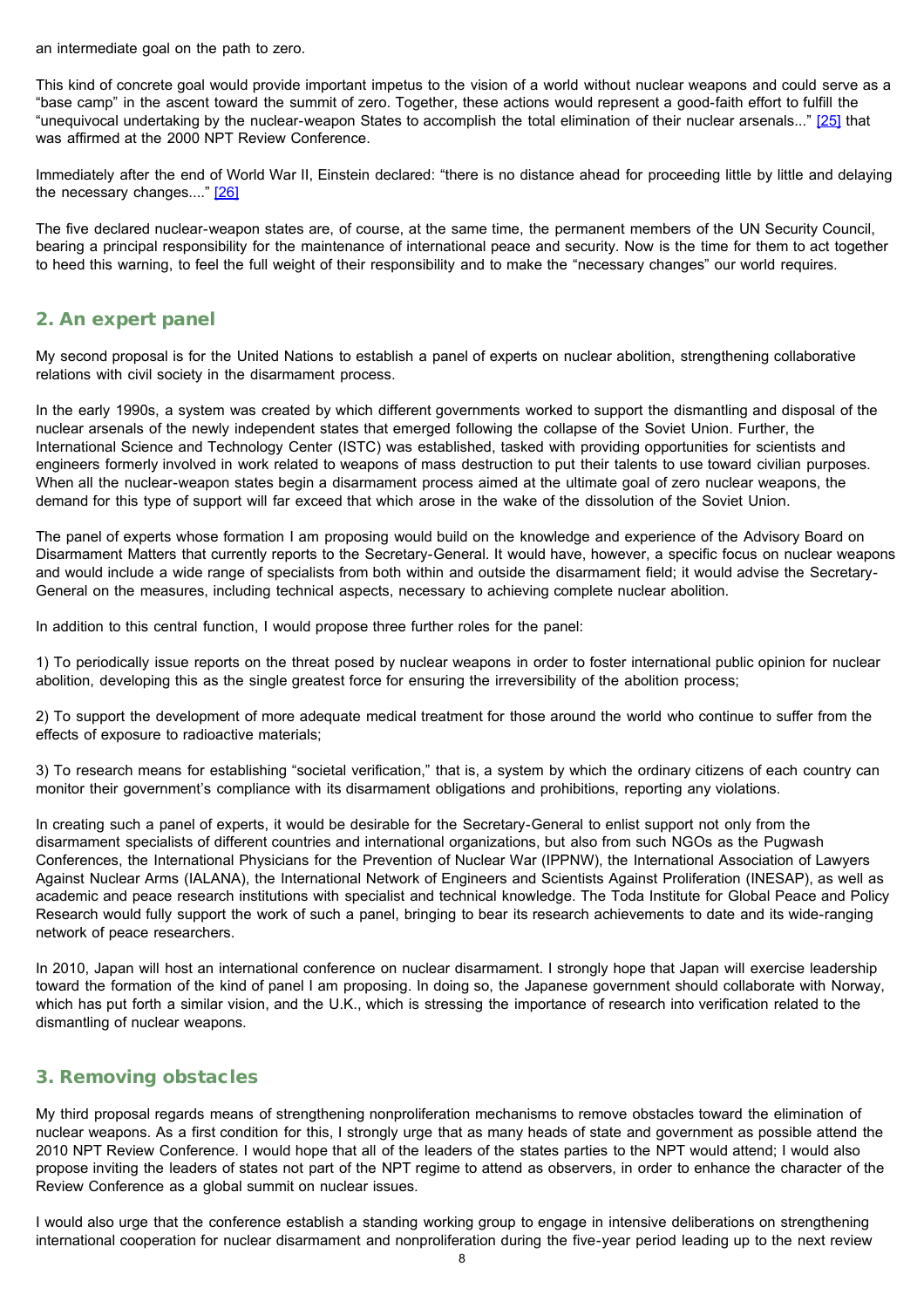conference in 2015. It would further be worth considering developing, on the basis of this working group, a standing body with decision-making powers toward the fulfillment of the NPT's objectives.

In order to lay the groundwork for a world without nuclear arms, it is important to critically analyze the actual nature of the threats that have been used to justify deterrence and thus the development and possession of nuclear weapons over the years. Such efforts will bring greater clarity regarding the most effective responses to various threats.

With the end of the Cold War, it has become virtually unthinkable that any of the five declared nuclear-weapon states would use nuclear weapons against any of the others.

As a result, the justifications for the possession of nuclear weapons that continue to be put forward generally fall into the following three categories: 1) to deter the use of nuclear weapons by another state that would threaten oneself or an allied state; 2) to prevent or deter nuclear weapons development programs that can lead to nuclear proliferation; and 3) to prevent or deter nuclear terrorism by non-state actors.

The first case is one that requires careful examination and consideration, which I will attempt in my fourth proposal below. The second and third cases are widely considered by experts not to be amenable to the use or threat of use of nuclear weapons.

Regarding these types of threat, rather than increased nuclear deterrent capability, it would certainly be more effective to seek to change the behavior of other states by first changing one's own stances and policies. Through such efforts, the declared nuclearweapon states should seek to bring nuclear powers outside the NPT regime, as well as those whose intentions are suspect, into an expanded and strengthened nonproliferation system. It is also through such efforts that international structures for preventing the spread of nuclear technologies and materials can be strengthened in order to keep such materials out of the hands of terrorists.

At this juncture, few actions would carry a greater symbolic weight, a more powerful portent of self-transformation, than the ratification of the Comprehensive Nuclear Test Ban Treaty (CTBT). President Obama has indicated that he will seek CTBT ratification by the U.S. Senate. Success here would greatly raise the likelihood that China would also ratify. Ratification by the U.S. and China would serve as encouragement to India and Pakistan to sign or ratify, moving the treaty closer to entry into force. Such changes would also encourage Israel and Iran, which have yet to ratify, and North Korea, which has yet to sign the CTBT, toward taking bold new steps.

If a positive reaction along these lines were to begin, it would lay the foundations for a nonproliferation regime that would comprise all states, including those which are currently outside the NPT system.

Beyond the goal of CTBT entry into force, a number of measures would have both a substantive and symbolic impact. These include the prompt conclusion of a Fissile Material Cut-Off Treaty, placing the nuclear fuel cycle under international control and encouraging further ratification of the Nuclear Terrorism Convention. Also important, in my view, are the complete demilitarization of outer space as well as measures to increase energy efficiency and encourage the use of renewable energy sources.

With demand for energy increasing globally, and out of the desire to reduce greenhouse gas emissions, there has been an expansion of nuclear power generation facilities with many countries considering the adoption of nuclear energy. This has led to an inevitable heightening of concerns regarding nuclear weapons proliferation and the threat of nuclear terrorism.

UN Secretary-General Ban Ki-moon has expressed his own concern regarding the risk that a "nuclear renaissance" [\[27\]](#page-14-2) will introduce new destabilizing elements into the world. From this perspective, it seems clear that, in addition to strengthening the monitoring capacities of the International Atomic Energy Agency (IAEA), international cooperation on energy policy—such as supporting the introduction of renewable energy sources and encouraging the diffusion of energy efficiency technologies—could help strengthen the bulwarks against nuclear weapons proliferation.

Such measures should be among the priority agenda items of the standing working group I am suggesting the 2010 NPT Review Conference set up, and I hope that this working group will engage in concrete deliberations over the five-year period leading up to the next review conference in 2015. To this end, it is necessary that the UN Office for Disarmament Affairs, which presently functions as a secretariat for the NPT, be strengthened.

#### 4. Nuclear-free security

My fourth proposal is for all countries to coordinate their efforts to actively reduce the role of nuclear weapons in national security strategies in order to facilitate the transition to security theory and practice that is not reliant on nuclear weapons.

In his Prague speech, President Obama announced the scaling back of the role of nuclear weapons in U.S. security strategy and urged other countries to follow suit. While stating that this is necessary to put an end to the ways of thinking that characterized the Cold War, he reserved the right of the U.S. to defend itself and its allies against nuclear threats.

Regarding this, one crucial fact cannot be overlooked: For 64 years since the unimaginable suffering unleashed by the atomic bombings of Hiroshima and Nagasaki, no political leader of any country has been able to bring him- or herself to actually use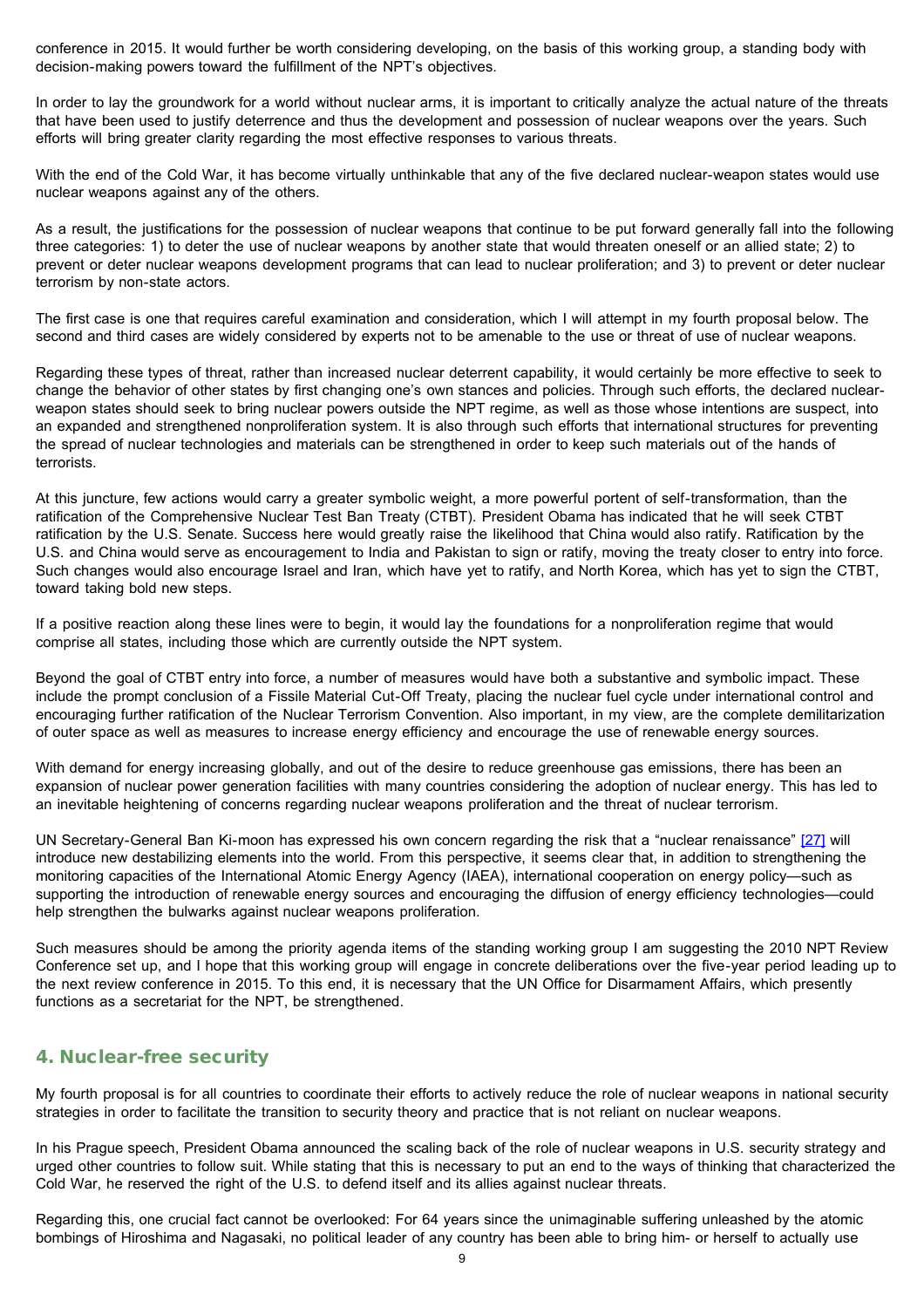To me, this indicates that the threshold against the use of nuclear weapons, comprising moral and other considerations, is quite high; there has been a steadily growing awareness among the leaders of states that nuclear weapons are essentially unusable as a means of achieving military objectives.

I believe that, more than deterrence, it is this unseen moral and practical threshold that has prevented the use of nuclear weapons over the years.

The fact is that the large majority of countries neither possess nuclear weapons nor rely on the "nuclear umbrella" of a nuclearweapon state; and yet these countries have on the whole not been threatened with nuclear attack. By reducing regional tensions and through establishing nuclear-weapon-free zones, these states have made continuous efforts to raise even further the threshold against the use of nuclear weapons.

Thus, regarding this final justification for nuclear deterrence, first priority should be given to reducing the perception of threat. This, rather than seeking to respond with increased nuclear weaponry of one's own, represents both the most realistic and morally acceptable course of action.

Likewise, in seeking to remove nuclear weapons from the security framework, it is critical to always remember that the obligation to realize complete disarmament under Article 6 of the NPT is not limited to the nuclear-weapon states, but is equally shared by all states parties to the treaty.

Even if a nuclear-weapon state should seek to reduce the role of nuclear weapons and, through this, to achieve major disarmament, this will be complicated if its allies demand the continuance or strengthening of the nuclear umbrella. Such a demand would constitute a violation of the spirit of the NPT. How, then, is it possible to continue to justify extended deterrence as a vitally necessary security measure?

It is crucial for nuclear-weapon states and their allies to engage in careful and earnest deliberations regarding extended deterrence. Together, they should develop alternatives, starting with effective measures for reducing regional tensions. I first proposed such an approach some 10 years ago and today repeat that call with renewed urgency.

In Germany, which was on the front lines of East-West Cold War confrontation, there have been calls for a rethinking of security systems that rely on nuclear weapons. In January of this year, four important political figures including former president Richard von Weizsäcker and former foreign minister Hans-Dietrich Genscher issued a statement that responded to the editorials by George Shultz and his coauthors. Stating that "[r]elics from the age of confrontation are no longer adequate for our new century," they advocate a "general non-first-use treaty between the nuclear-weapons states" and for all remaining U.S. nuclear warheads to be withdrawn from German territory. [\[28\]](#page-14-2)

Translating this same thinking to a different context, I am convinced that a clear demonstration of political will on the part of the United States and Japan could transform conditions in Northeast Asia, where the lingering negative impact of Cold War thinking is symbolized by the stalemate surrounding North Korea's nuclear development program.

The economist John Kenneth Galbraith (1908–2006) who, among other responsibilities, served as a key adviser to President Kennedy, in the course of our dialogue shared with me the following views regarding the respective roles and responsibilities of Japan and the United States:

> I expect special leadership from Japan in the realm of peace. No other country on the globe has had the same experience with war. … No other county is so aware of the meaning and effect of nuclear conflict. Perhaps this is a special responsibility of Japan and the United States. They are the two countries in the world with a history of nuclear war. Along with Japan, we should be … a leader in the effort to see that humankind is not again subject to this massive and relentless death. [\[29\]](#page-14-2)

As noted earlier, the SGI has produced a DVD recording the experiences of survivors of the Hiroshima and Nagasaki bombings, making these interviews available over the Internet. To quote one of the women from Hiroshima:

> Having survived, I wondered what I should do with my life. But I came to feel that my role is to communicate the horrors of the nuclear attack and to share with people my sense of the utter folly of human beings killing each other in war. I now feel that is the reason why I am alive. [\[30\]](#page-14-3)

What comes across with great power and poignancy through the testimonials of these women is the earnest hope that no one else should ever have to experience the suffering they have endured. This same determination must be the foundation of any antinuclear message issued from Japan.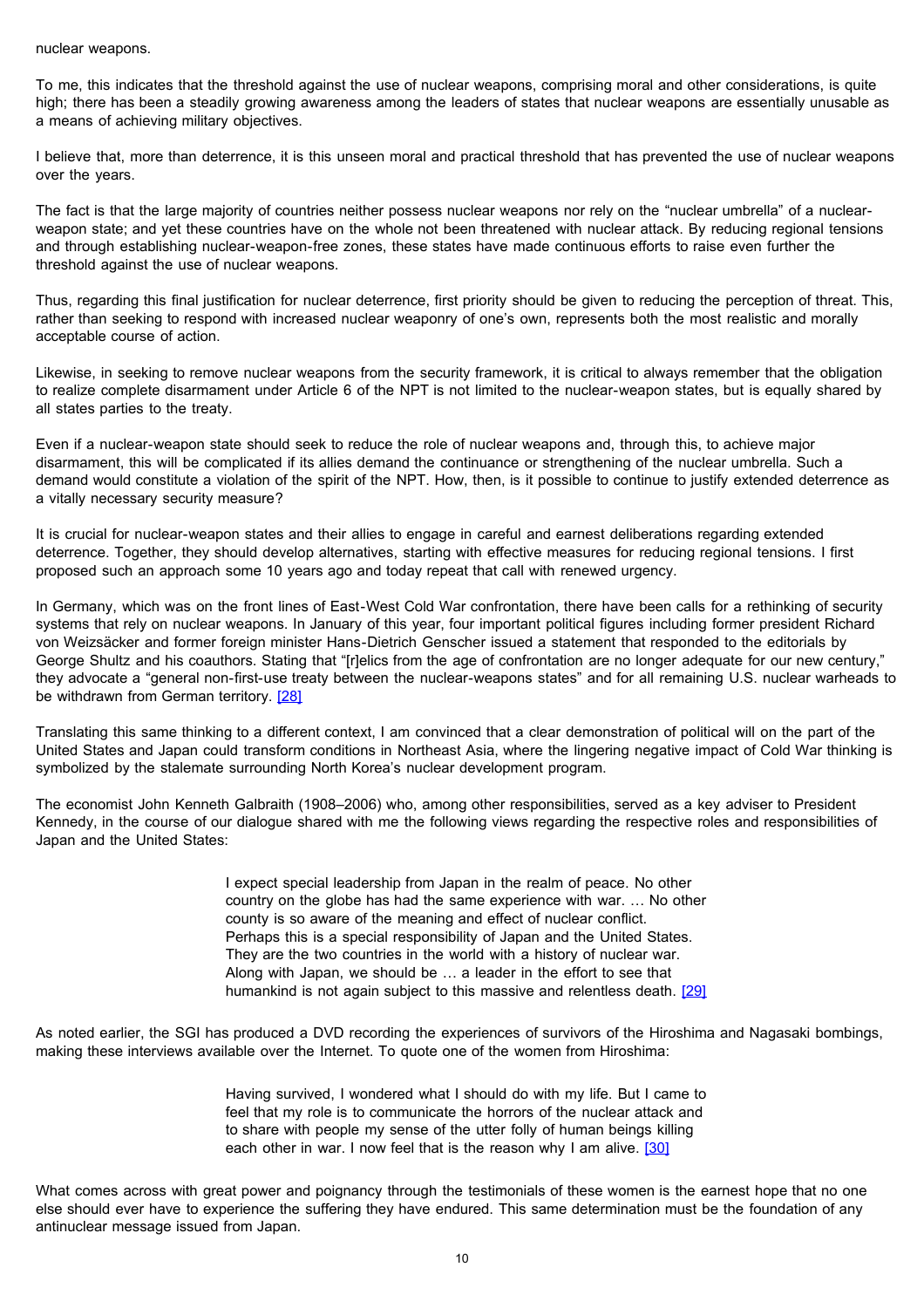It is morally impermissible for Japan, the only country to have experienced the use of nuclear weapons in war, to revise its nonnuclear principles (not possessing, not producing and not permitting the introduction of nuclear weapons into its territory), much less to consider becoming a nuclear-weapon state itself. I urge Japan to reaffirm its adherence to the three non-nuclear principles and to once again declare, promptly and categorically, that it will never possess nuclear weapons.

Based on this, Japan and the U.S. should cooperate to resolve the North Korean nuclear issue and build peace in Northeast Asia. Specifically, I call for all the countries currently engaged in the six-party talks on North Korea's nuclear program—China, Japan, North Korea, Russia, South Korea and the United States—to declare Northeast Asia a nuclear non-use region.

For many years, I have urged the same countries to establish a Northeast Asia nuclear-weapon-free zone. One factor that has seriously complicated the realization of such a zone is the fact that all six countries either possess nuclear weapons or have extended deterrence agreements with a nuclear-weapon state. Thus, as a first step toward breaking out of the current stalemate, I think it is crucial to offer mutual pledges not to use nuclear weapons against each other nor to take actions that would heighten the threat posed by weapons of mass destruction, and to give that pledge institutional form.

All six countries are parties to the Biological Weapons Treaty; with the exception of North Korea, all are parties to the Chemical Weapons Treaty. North Korea should be encouraged to become party to this latter treaty and to fulfill its commitment, announced in the Joint Statement issued by the six-party talks four years ago, "to abandoning all nuclear weapons and existing nuclear programs." [\[31\]](#page-14-3) Concurrent with this, the other countries should pledge and support the pledge of the non-use of nuclear weapons. This would serve as the basis for the next step forward.

Should such a pledge be made and supported, it could function as a point of reference for South Asia, the Middle East and other regions where there has been no significant progress toward creating nuclear-weapon-free zones.

I am convinced that transforming the structures of confrontation in Northeast Asia and universalizing the commitment that no country or people should ever fall victim to the horrors of nuclear weapons should be the pivotal elements of U.S.-Japanese partnership in the 21st century. Together, our two countries should take the lead in creating a world without nuclear weapons.

## 5. Outlawing nuclear weapons

The fifth proposal I would like to make is for the world's people to manifest a clear expression of their will to see the outlawing of nuclear weapons and to establish, by the year 2015, the international norm that will serve as the basis for their prohibition.

Drawing from the 1996 International Court of Justice (ICJ) advisory opinion on the legality of the threat or use of nuclear weapons, in 1997 IPPNW in collaboration with two other NGOs drafted a model Nuclear Weapons Convention (NWC) that would prohibit the development, testing, production, use and threat of use of nuclear weapons. This has since been circulated as a UN document. The draft was revised in 2007 and has been submitted as a working paper to the Preparatory Committee for the 2010 NPT Review Conference.

There is a swelling chorus of calls for the establishment of a clear international norm against nuclear weapons, as evidenced by the statement made last October by Ban Ki-moon, in which he noted the importance of the draft convention. The SGI has to date supported the movement, led by the International Campaign to Abolish Nuclear Weapons (ICAN) of IPPNW, to foster public support for the adoption of an NWC; and we will continue to do so.

What I would like to propose here is a campaign to give people, on the individual, community and national levels, the opportunity to express our desire to ban these most inhumane weapons that threaten our fundamental right to exist. This would solidify the international norm that would serve as the basis for the adoption of an NWC.

The preamble of the model NWC opens with the words: "We the people of the Earth...." [\[32\]](#page-14-3) As this makes clear, this convention is not envisaged merely as an agreement among states, but is to be adopted in the name of each individual inhabitant of Earth, as an expression of the shared desire for peaceful coexistence.

The path to the adoption of an NWC is likely to be a difficult one. But, rather than be paralyzed by this difficulty, we should take action now to generate overwhelming popular support for the prohibition of nuclear weapons, such that calls for the adoption of an NWC become impossible to ignore.

In this connection, I would like to cite the very cogent comments of Rebecca Johnson of the Acronym Institute for Disarmament Diplomacy in her article titled "Security Assurances for Everyone":

> [T]he process of stigmatising and outlawing the use of nuclear weapons offers opportunities for courageous leaders to take unilateral steps that build towards creating a multilateral norm. This is an important initiative that non-nuclear weapon states—and indeed citizens and public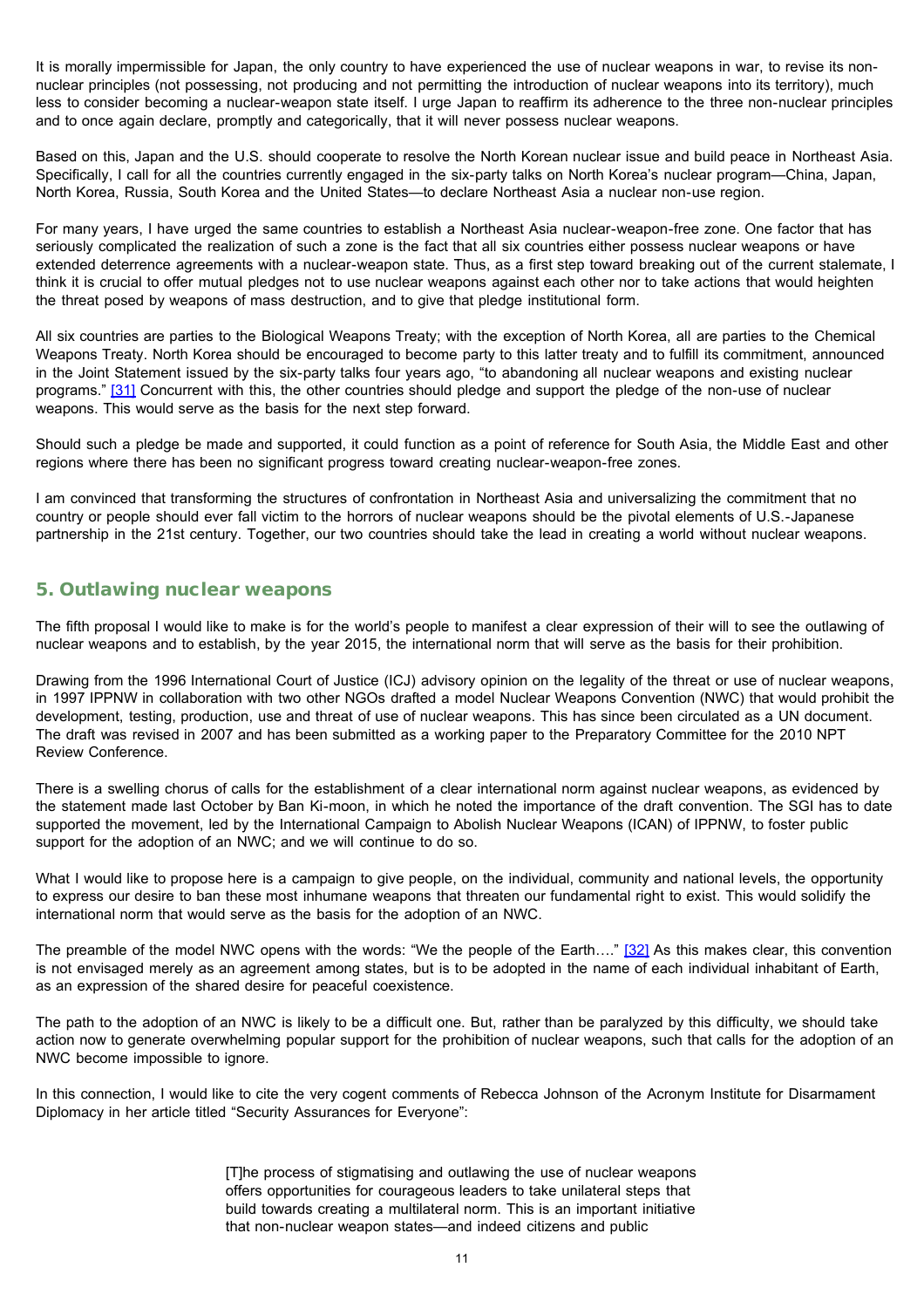movements—can declare support for, and help to build up a strong ethical norm and create a breathing space for nuclear disarmament initiatives to take hold. [\[33\]](#page-14-3)

Specifically, I would like to propose initiating a movement in support of a "declaration for nuclear abolition by the world's people" that could be jointly supported by individuals, organizations, spiritual and religious groups, universities and research institutions, as well as agencies within the UN system.

If we are to put the era of nuclear terror behind us, we must struggle against the real "enemy." That enemy is not nuclear weapons *per se*, nor is it the states that possess or develop them. The real enemy that we must confront is the ways of thinking that justify nuclear weapons; the readiness to annihilate others when they are seen as a threat or as a hindrance to the realization of our objectives.

This is the new consciousness we must all share, and it was to this that my mentor Josei Toda referred when he spoke of declawing the threat hidden in the very depths of nuclear weapons and urged that the spirit of his declaration be made known throughout the world. He was expressing his conviction that the sharing of this kind of awareness could serve as the basis for a transnational solidarity among the world's people. He further believed that a revolutionary change in the consciousness of individuals, spreading throughout the world, is the only force deep and radical enough to bring an end to the nuclear age.

When the ICJ was deliberating its advisory opinion in 1996, it received some 4 million "declarations of public conscience" in more than 40 languages, along with evidence of the widespread rejection by the public of nuclear weapons, and the ICJ considered these in the process of reaching its conclusion.

The SGI intends to consult widely with civil society and national representatives in determining the final content and form a new declaration should take. We would like to see this submitted to the UN General Assembly by the year 2015 in order to further momentum for NWC negotiations and as an important reference document for the drafting of the NWC's preamble.

Gathering support for this declaration will be a core program for the SGI's People's Decade for Nuclear Abolition. We are determined to work with a wide range of individuals and organizations to foster global popular solidarity for the complete and final elimination of nuclear weapons from the face of Earth.

# Building global solidarity

In conclusion, I would like to suggest that the real significance of achieving a world free of nuclear weapons is by no means limited to their physical elimination. Rather, it involves transforming the very nature of states and interstate relations.

Albert Einstein insisted that we should tackle the issue of nuclear weapons in the same manner we would "if an epidemic of bubonic plague were threatening the entire world." Under such circumstances, Einstein argued, states would "hardly raise serious objections but rather agree speedily on the measures to be taken" and certainly would "never think of trying to handle the matter in such a way that their own nation would be spared whereas the next one would be decimated." [\[34\]](#page-14-3)

In this scenario, what would need to be done—from a moral and ethical as well as a practical and realist perspective—is urgently clear. It would be patently unacceptable for any state to pursue its own security without regard for others.

Just over 100 years ago, Tsunesaburo Makiguchi (1871–1944), the founding president of the Soka Gakkai, proposed a new mode of competition, "humanitarian competition"—in which "by benefiting others, we benefit ourselves" [\[35\]](#page-14-3)—as a means of overcoming conflict among nations. He called on each state to engage in a positive rivalry to contribute to the world through humane action, in order to spread the spirit of peaceful coexistence and build a truly global society.

The five proposals I have presented here are all rooted in Makiguchi's concept of humanitarian competition, which shares a basic orientation with the idea of a "joint enterprise" to change the "disposition of the states possessing nuclear weapons" [\[36\]](#page-14-3) advocated by George Shultz and his coauthors. Such a change in the disposition of nuclear-weapon states is crucial to creating the conditions in which it will be possible to redirect the vast financial and human resources that have been poured into nuclear weapon development and maintenance toward the work of meeting such global challenges as ecological protection and poverty alleviation.

Martin Luther King Jr. (1929–68) was no doubt expressing a similar vision when he stated: "[W]e must transform the dynamics of the world power struggle from the negative nuclear arms race which no one can win to a positive contest to harness man's creative genius for the purpose of making peace and prosperity a reality for all of the nations of the world." [\[37\]](#page-14-3)

Powerful support by civil society is indispensable to realizing the epochal challenge of building a global society. In this regard, it is timely and welcome that the 62nd Annual Conference of NGOs affiliated with the UN's Department of Public Information to be convened in Mexico City this month will, for the first time in the history of this conference, take up disarmament as its central theme.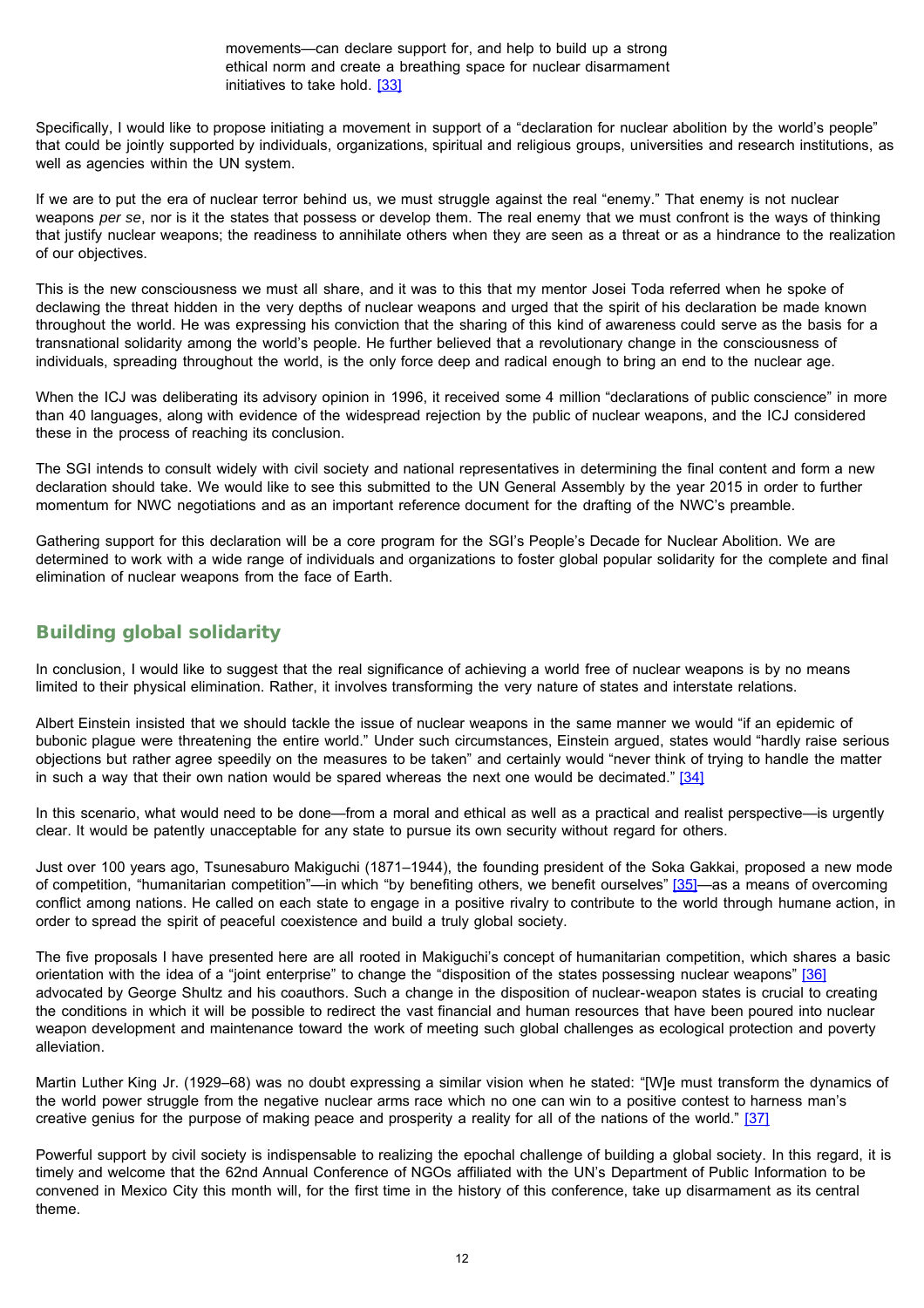Let us abandon the habit of studiously ignoring the menace posed to Earth by nuclear weapons and instead demonstrate—clearly and through the power of people—that a world without nuclear weapons can indeed be realized in our lifetimes.

Raising one's voice or taking action is something we all can do. All that is required are the natural feelings shared by people everywhere: the desire to live in peace, the wish to protect those we love, the determination to spare the world's children needless suffering.

I remember Linus C. Pauling (1901–94), whose achievements are engraved in the history of science and of peace in the 20th century, telling me of the role his wife played in motivating his actions: "I felt compelled to earn and keep her respect." [\[38\]](#page-14-3) I am convinced that such human bonds are shared by all people and can serve as the essential sustenance for action.

The members of the SGI in 192 countries and territories around the world have been working to build solidarity with and among our fellow citizens. Our efforts are based on the belief that it is dialogue, first and foremost, that opens one heart to another. However slow this process may appear, we are convinced that it is the most certain path to world peace.

The Buddhist concept "three thousand realms in a single moment of life" teaches that there exists in each of us an unlimited power or capacity. Thus a change in the deepest levels of an individual's consciousness and commitment can give rise to waves of transformation in one's surroundings and society, eventually spurring nations and even the entire world to change. Bringing forth this unlimited potential from within each individual and channeling it toward the quest for peace is at the heart of the SGI's endeavors.

Within each human being lies the potential to change one's circumstances—whether in a positive or a negative direction. For example, Einstein's famous mass-energy formula was originally just an equation in the field of physics. However, human beings discovered in it a blueprint for weapons of unprecedented cruelty. This blueprint was developed by governments around the world, devoting all their might to creating weapons of ultimate destruction. From that day forth, humankind has found itself mired in the dangers of the nuclear age.

It is time for us to apply Einstein's same equation to tap the infinite potential that exists in the depths of each person's heart and unleash the courage and action of ordinary people to create an indomitable force for peace. In the final analysis, this is the only way to put an end to the nuclear nightmares of our age.

In this work, no one has a more crucial role to play than young people.

Even the most brilliant ideal will be no more than a dream if it remains locked up in one's heart. To bring it into being as a lived reality requires that we confront and triumph over feelings of powerlessness and resignation. What is needed is the courage to initiate action.

It is the passion of youth that spreads the flames of courage throughout society. This courage, transmitted from one person to the next, can melt the daunting walls of difficulty and open the horizons on a new era in human history.

Based on the proud determination to make the struggle for nuclear abolition the foundation for a world without war, and convinced that participation in this unprecedented undertaking is the greatest gift we can offer the future, I call on people of goodwill everywhere to work together toward the realization of a world finally free from the menace of nuclear weapons.

# **Bibliography**

Ban, Ki-moon. 2008. "The United Nations and Security in a Nuclear-Weapon-Free World." http://www.un.org/apps/news/infocus/sgspeeches/print\_full.asp?statID=351 (accessed August 28, 2009).

Butler, George L. 1999. "On Ridding the World of Nuclear Dangers." Acceptance speech for the Nuclear Age Peace Foundation's Distinguished Peace Leadership Award, Santa Barbara, CA, April 30. http://www.peace.ca/genleespeech.htm (accessed September 4, 2009).

Einstein, Albert. 1950. *Out of My Later Years*. New York: Philosophical Library.

——. 1954. *Ideas and Opinions*. New York: Crown Publishers, Inc.

——. 2005. *The New Quotable Einstein*. Ed. by Alice Calaprice. Princeton: Princeton University Press.

Galbraith, John K., and Daisaku Ikeda. 2005. *Ningenshugi no daiseiki o* [The Great Century of Humanism]. Tokyo: Ushio Shuppansha.

G8 Summit. 2009. "L'Aquila Statement on Non-Proliferation." http://www.q8italia2009.it/static/G8\_Allegato/2. LAquila\_Statent\_on\_Non\_proliferation.pdf (accessed August 31, 2009).

Gorbachev, Mikhail, and Daisaku Ikeda. 2001. "*Gorubachofu-shi to katarai*" [Dialogue with Gorbachev]. Seikyo Shimbun,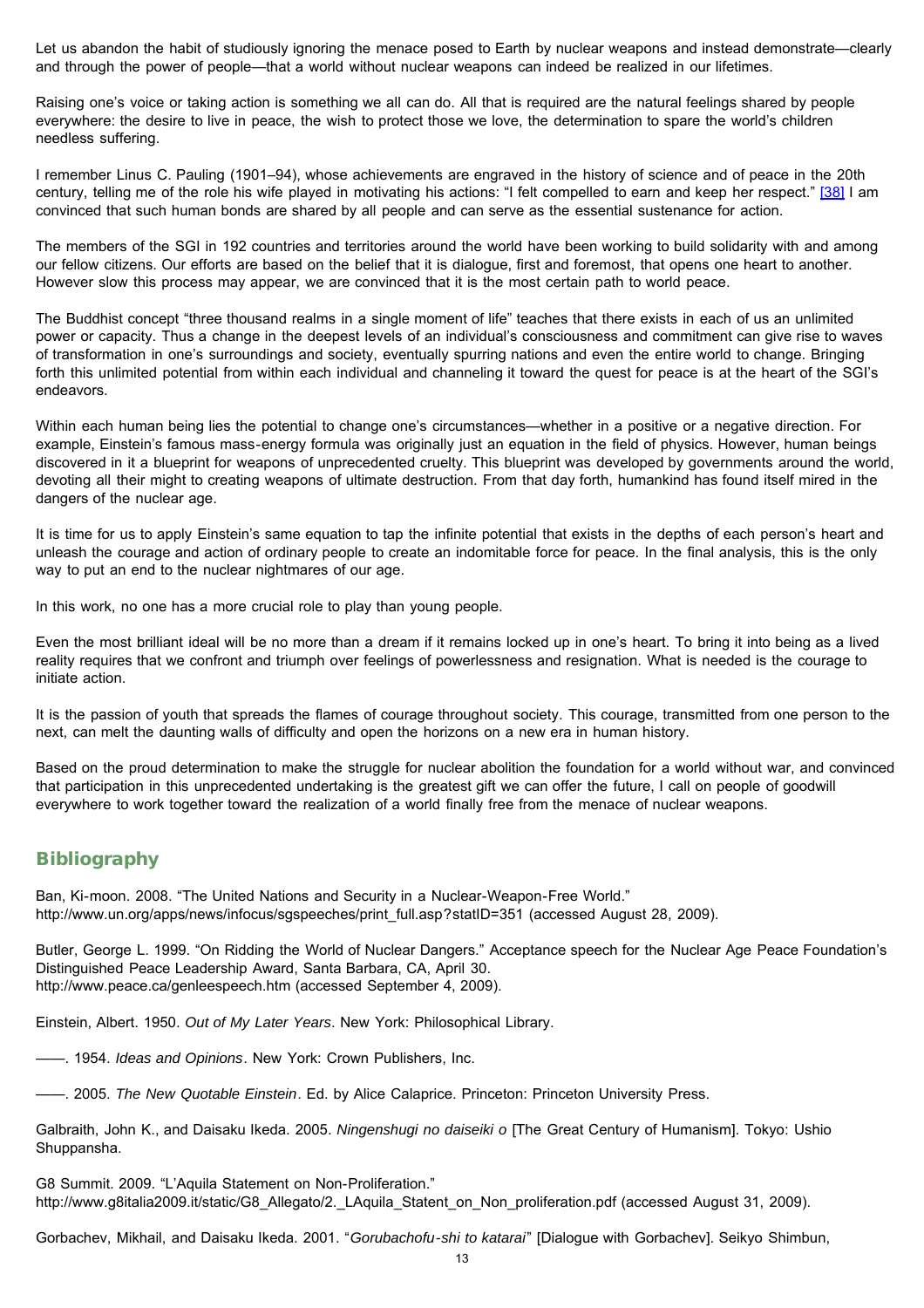November 20, pp. 2–3.

ICAN (International Campaign to Abolish Nuclear Weapons). 2007. "Securing Our Survival (SOS): The Case for a Nuclear Weapons Convention." http://www.icanw.org/securing-our-survival (accessed August 19, 2009).

ICJ (International Court of Justice). 1995. "Public Sitting." http://www.icj-cij.org/docket/files/95/5943.pdf (accessed August 28, 2009).

Johnson, Rebecca. 2009. "Security Assurances for Everyone: A New Approach to Deterring the Use of Nuclear Weapons." *Disarmament Diplomacy*, Spring 2009. http://www.acronym.org.uk/dd/dd90/90sa.htm (accessed August 19, 2009).

Kennedy, John F. 1963. "Commencement Address at American University." http://www.jfklibrary.org/Historical+Resources/Archives/Reference+Desk/Speeches/JFK/003POF03AmericanUniversity06101963.htm (accessed August 19, 2009).

King, Martin L., Jr. 1964. "The Quest for Peace and Justice." http://nobelprize.org/nobel\_prizes/peace/laureates/1964/king-lecture.html (accessed August 21, 2009).

Leffler, Melvyn P. 2007. *For the Soul of Mankind*. New York: Hill and Wang.

Lens, Sidney. 1982. *The Bomb*. New York: E. P. Dutton.

Makiguchi, Tsunesaburo. 1981–97. *Makiguchi Tsunesaburo zenshu* [The Complete Works of Tsunesaburo Makiguchi]. 10 vols. Tokyo: Daisan Bunmeisha.

MFAPRC (Ministry of Foreign Affairs of the People's Republic of China). 2005. "Joint Statement of the Fourth Round of the Six-Party Talks." http://www.fmprc.gov.cn/eng/zxxx/t212707.htm (accessed September 3, 2009).

Nichiren. 1952. *Nichiren Daishonin gosho zenshu* [The Complete Works of Nichiren Daishonin]. Ed. by Nichiko Hori. Tokyo: Soka Gakkai.

Obama, Barack. 2009. "The Remarks by President Barack Obama." http://www.whitehouse.gov/the\_press\_office/Remarks-By-President-Barack- Obama-In-Prague-As-Delivered/ (accessed August 19, 2009).

Pauling, Linus, and Daisaku Ikeda. 2009. *A Lifelong Quest for Peace*. London: I.B. Tauris.

Russell, Bertrand. 1975. Power: *A New Social Analysis*. London: Unwin Books.

Schmidt, Helmut, Richard von Weizsäcker, Egon Bahr and Hans-Dietrich Genscher. 2009. "Toward a Nuclear-Free World: A German View." *The New York Times*, January 9. http://www.nytimes.com/2009/01/09/opinion/09iht-edschmidt.1. 19226604.html?pagewanted=print (accessed August 31, 2009).

SGI (Soka Gakkai International). 2009. "Testimonies of Hiroshima and Nagasaki: Women Speak Out for Peace." http://www.peoplesdecade.org/involved/dvd.html (accessed September 3, 2009).

Shultz, George P., William J. Perry, Henry A. Kissinger and Sam Nunn. 2007. "A World Free of Nuclear Weapons." *The Wall Street Journal*, January 4. http://www.fcnl.org/issues/item\_print.php?item\_id=2252&issue\_id=54 (accessed August 21, 2009).

——. 2008. "Toward a Nuclear-Free World." *The Wall Street Journal*, January 15. http://online.wsj.com/article/SB120036422673589947.html#printMode (accessed August 28, 2009).

Toda, Josei. 1981–90. *Toda Josei zenshu* [The Complete Works of Josei Toda]. 9 vols.Tokyo: Seikyo Shimbunsha.

Toynbee, Arnold. 1939. *A Study of History*. Vol. 6. London: Oxford University Press.

——. 1966. *Change and Habit: The Challenge of Our Time*. London: Oxford University Press.

——, and Daisaku Ikeda. 2007. *Choose Life*. London: I.B. Tauris.

UN (United Nations). 1961. "Declaration on the Prohibition of the Use of Nuclear and Thermo-Nuclear Weapons." 1653(XVI). Resolution adopted by the General Assembly, New York, November 24. http://www.un.org/documents/ga/res/16/ares16.htm (accessed August 31, 2009).

UNODA (United Nations Office for Disarmament Affairs). 2000. "2000 Review Conference of the Parties to the Treaty on the Non-Proliferation of Nuclear Weapons." NPT/CONF.2000/28 (Part I and II). http://www.un.org/disarmament/WMD/Nuclear/2000- NPT/OfficialDocs2.shtml (accessed September 3, 2009).